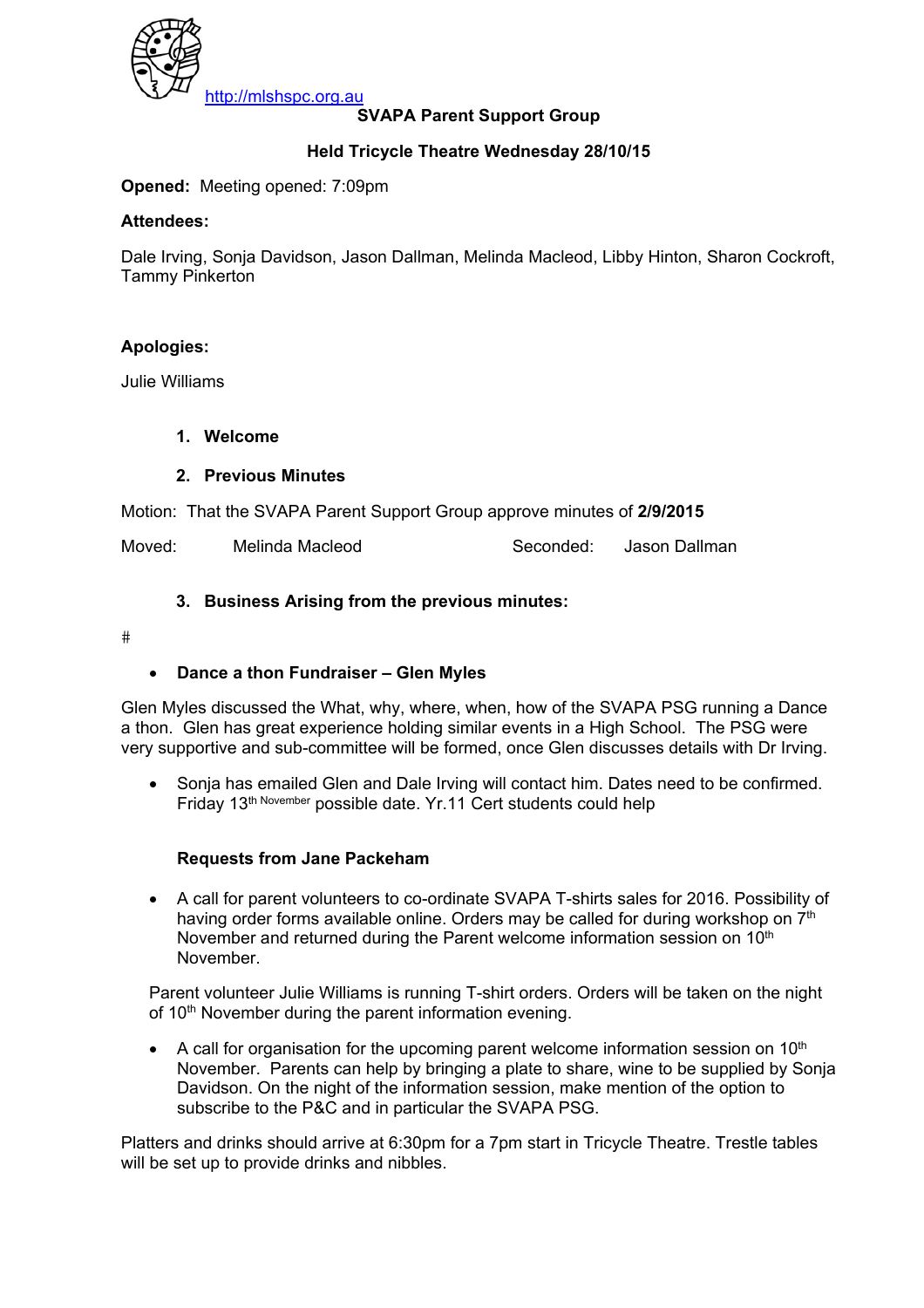

http://mlshspc.org.au

• Jane has called for notification of any SVAPA students who have achieved in any area of their life so that their achievements may be recognised and celebrated. These achievements would be recorded. Possibly advertise this on the SVAPA Facebook page.

As at 28/10/15 Jane has *some* details and a record. Well check in next meeting.

- A checklist style reference that would be sent to primary schools to streamline the process for teachers who are required to provide references for new SVAPA candidates. Dale will look at for 2017 intake. Dale does have one but this may need an update.
- Jane will approach Andrew Paul about server space to store and archive details about past and current SVAPA student achievements. There is a possibility of creating a link to this information under the SVAPA tab on the MLSHS website.

# **4. SVAPA Coordinator's Report from Dale Irving**

# **REPORT for SVAPA PSG MEETING. 28 OCTOBER 2015.**

4.1) Year 9SVAPA devising workshops for Term 4: Sunday 1 November (bring your own lunch) Two puppeteers and devisors (St John Cowcher & Chris Isaacs) Three hours  $@$100$  per hour x  $2= $600$ 

Motion to approve payment of \$1200 for the Term 4 devising workshop 1 November

Moved: Melinda Macleod Seconded: Libby Hinton

- 4.2) Early Classes for Term 4:
	- Year 7 & 8: 4 weeks with St John Cowcher= \$800
	- Year 9: Devising. Chris Isaacs will be available for 6 weeks =\$600
	- Year 7 & 8: last 4 weeks: Stage Combat with Renato Fabretti=\$800

Motion to approve payment of \$2200 for the Term 4 early classes 1 November

Moved: Melinda Macleod Seconded: Sharon Cockroft

- 4.3) Year 10 Big Day Out (date TBC) probably early December
	- Next to Normal- a rock musical: \$32.50x 32=1040.00

Motion to approve payment of up to \$1200 for the Year 10 Big Day Out.

Moved: Libby Hinton Seconded: Tammy Pinkerton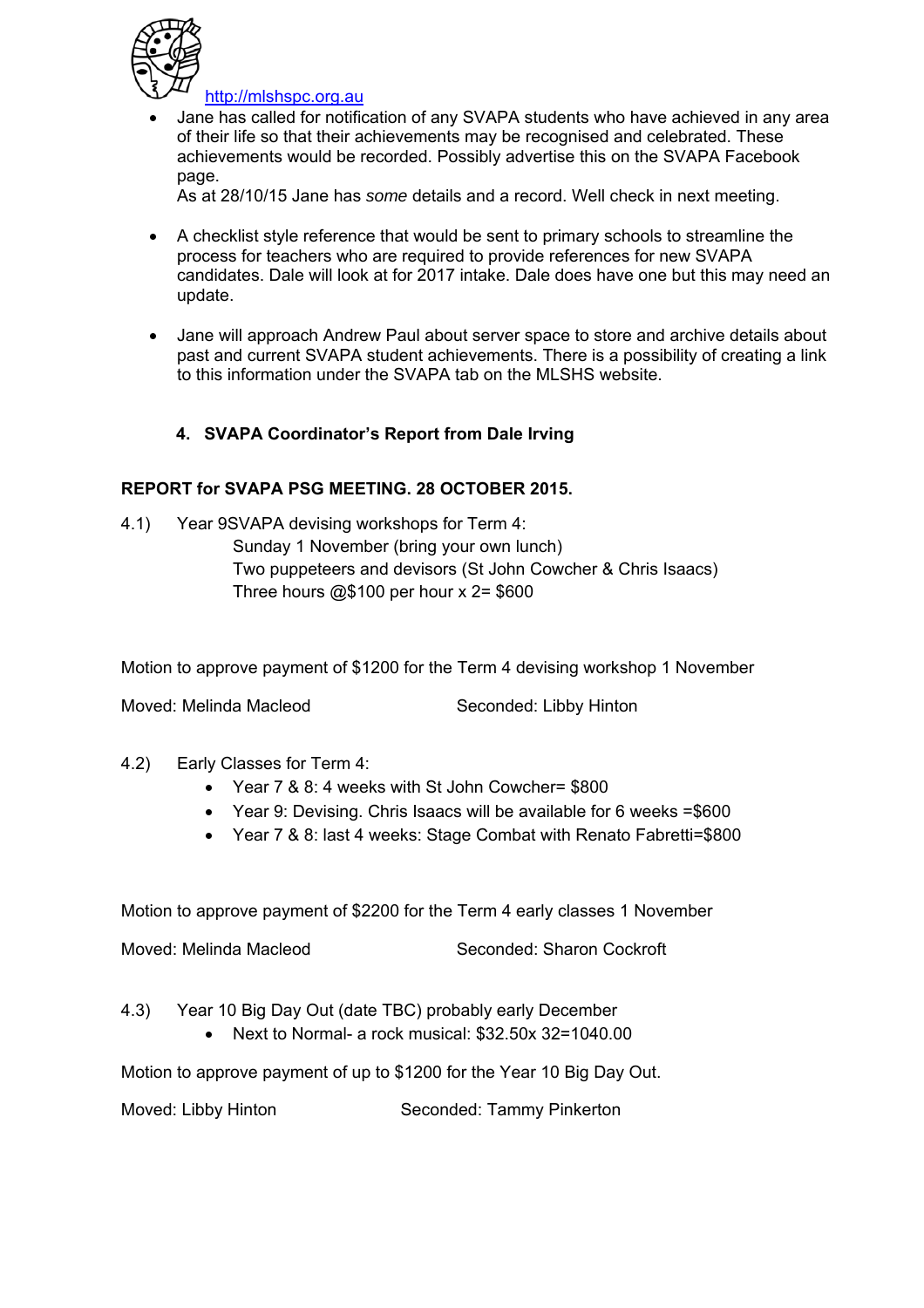

http://mlshspc.org.au

4.4) Year 6 & 7SVAPA Welcome Workshop (28 Nov): Performance focus

- 3 artists for 3 hours (10-11; 11.15-12.15; Lunch; 12.45-1.45?)= \$900
	- Lunch provided by SVAPA PSG

Motion to approve payment of \$900 for the Year 6 and 7 Performance focus 28 November.

Moved: Melinda Macleod Seconded: Sharon Cockroft

4.5) Year 8SVAPA Workshop (28 Nov): Visual Art focus

- 2 artists for 4 hours=\$800 (10-12; Lunch; 12.30-2pm)
- Lunch provided by SVAPA PSG

Motion to approve payment of \$800 for the Year 8SVAPA Workshop (28 Nov): Visual Art focus.

Moved: Libby Hinton Seconded: Tammy Pinkerton

- 4.6) Perth International Arts Festival (PIAF) 2016
	- Tickets to appropriate shows for 7,8,9 and 10? (Perhaps now SVAPA should continue to Year 9 from 2017?) Approx cost 96 x \$15= \$1440. This could vary-unsure of projected costs for 2016 this figure derived from 2015.

Motion to approve payment of up to \$1920 for the Perth International Arts Festival (PIAF) 2016.

Moved: Sharon Cockroft Seconded: Melinda Macleod

Total: \$8220

#### **5. Treasurers report**

- 5.1) Bill for \$950 for mentors for the SVAPA camp must be returned to be paid out of school account.
- 5.2) Motion to pay \$200 to Amy Wiseman for instruction at the Introduction to Contemporary Dance early morning workshops 2015 Year 7 and 8, 23 Feb and 5 March 2015

Moved: Jason Dallman Seconded: Melinda Macleod

5.3) Motion to pay up to \$1100 for Awesome Festival 15<sup>th</sup> October 2015.

Moved: Jason Dallman Seconded: Sharon Cockroft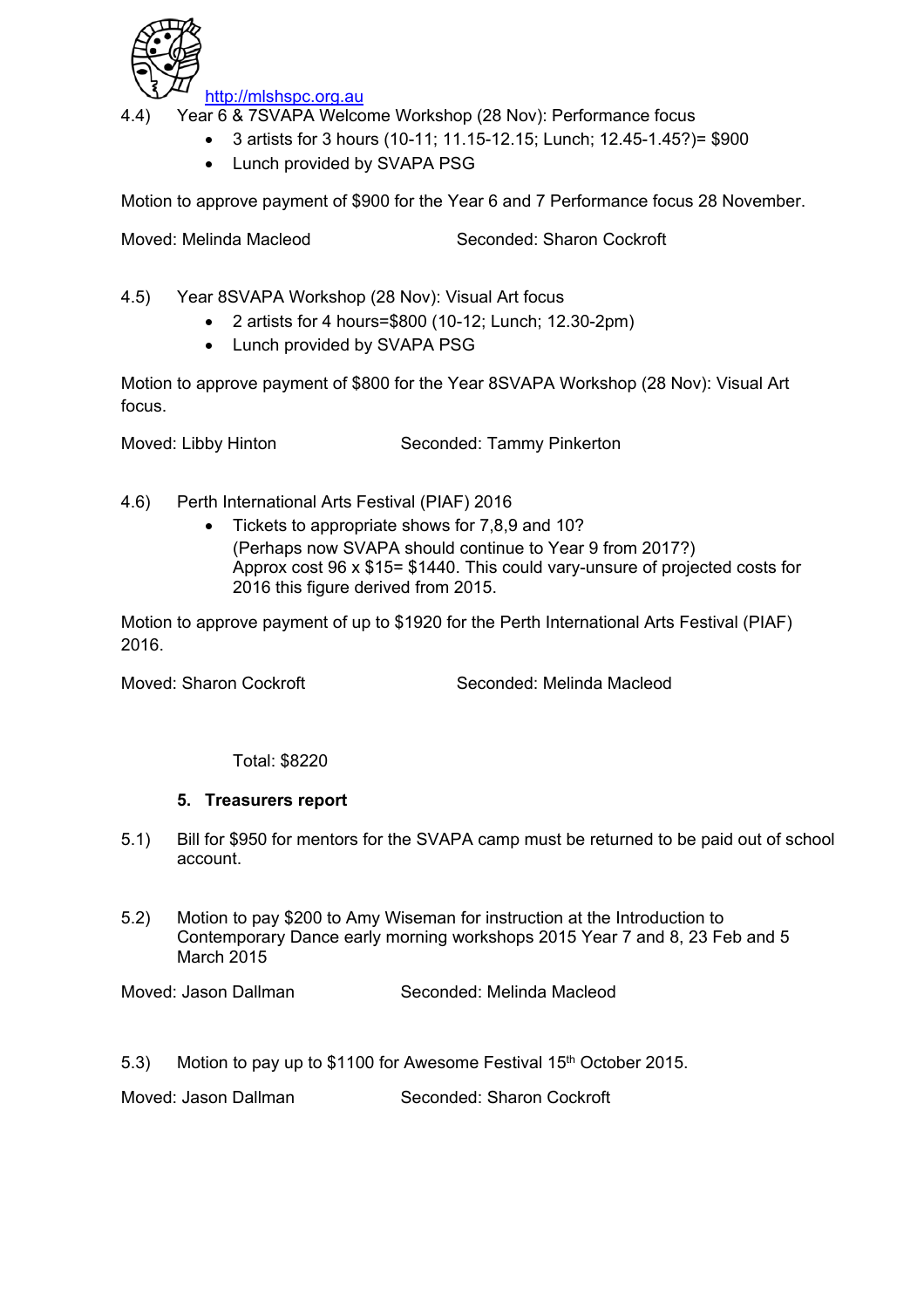

http://mlshspc.org.au

5.4) Motion that Saturday workshops for 2016 are paid for by parents

Moved: Melinda Macleod Seconded: Libby Hinton

• Discussion about the possibility of charging students for some events in 2016 so that special events may continue as SVAPA PSG is not able to cover costs of all events. SVAPA PSG will still supply lunch for students on the day.

#### **6. Lunches 28th November**

Tammy Pinkerton will make contact and coordinate volunteers for preparation of lunches on the day.

### **7. Convenors position vacant for 2016**

Due to a change in personal circumstances and professional duties, Jason Dallman will be stepping down as SVAPA PSG Convenor. The last meeting for 2015 (25 November) will be the last meeting that he is able to attend.

Advice and assistance is offered to any interested party. Please contact Jason directly on jasondallman@westnet.com.au

**8.** Sonja made us aware that the large Shade Sail will be moved from its location at the ML Primary to the SVAPA courtyard. With a cost of approx. \$30000. This is a welcome addition to a well-liked and useable space.

#### **9. Date of next meeting 25th November**

**Meeting closed: 8:37pm**